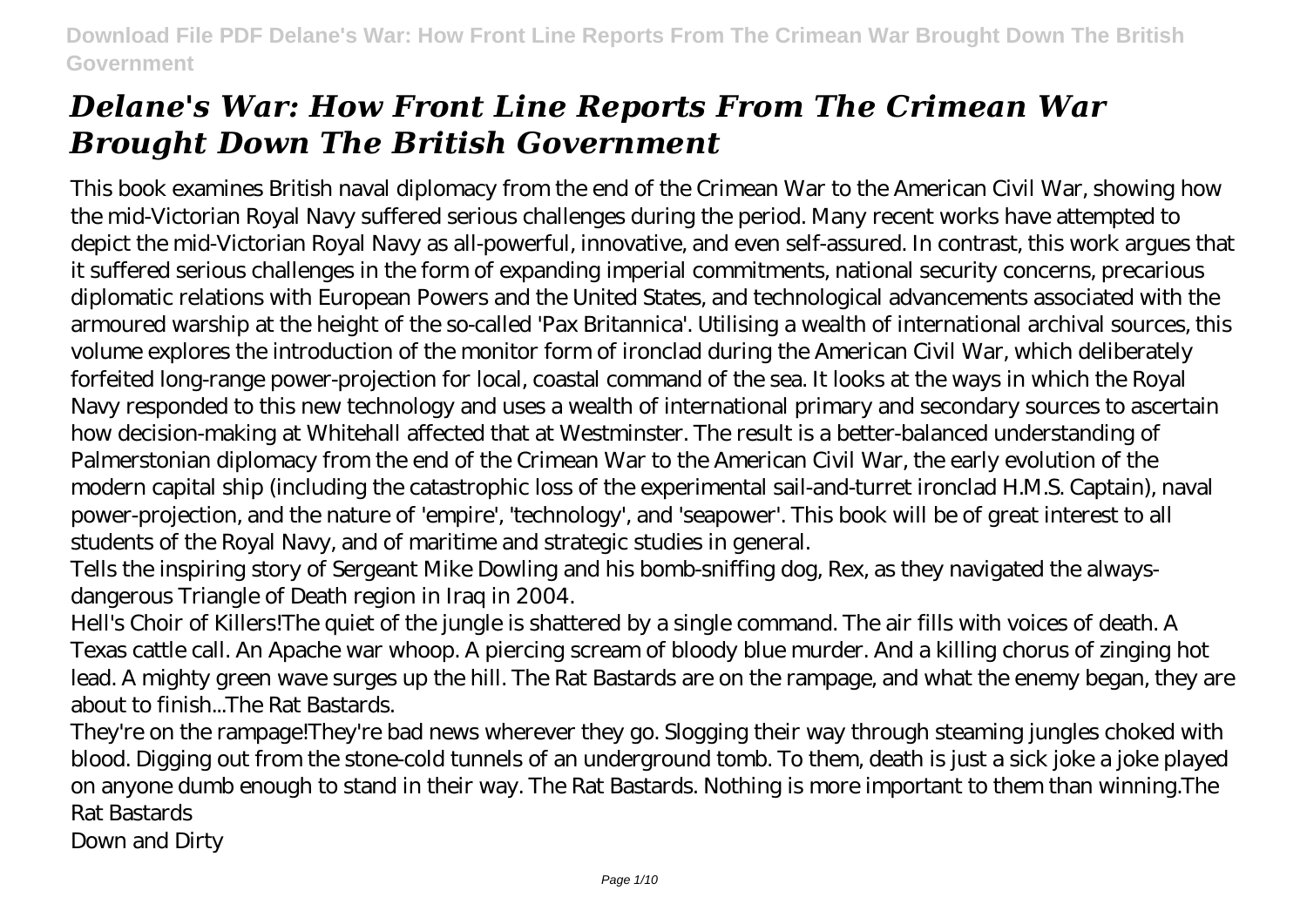## The War in the Crimea Told Through Newspaper Reports, Official Documents and the Accounts of Those Who Were There

How was it Done? War Report The Fortnightly Review **Messages** An Illustrated History

*Easy to read, and highly topical, Messages writes a history of mass communication in Europe and its outreaches, as a search for the origins of media forms from print and stage, to photography, film and broadcasting. Arguing that the development of the mass media has been an essential engine driving the western concept of an individual, Brian Winston examines how the right of free expression is under attack, and how the roots of media expression need to be recalled to make a case for the media's importance for the protection of individual liberty. Relating to the US constitution, and key laws in the UK which form the foundation of our society, this is a highly useful book for students of media, communication, history, and journalism. As the literature on military-media relations grows, it is informed by antagonism either from journalists who report on wars or from ex-soldiers in their memoirs. Academics who attempt more judicious accounts rarely have any professional military or media experience. A working knowledge of the operational constraints of both professions underscores Shooting the Messenger. A veteran war correspondent and think tank director, Paul L. Moorcraft has served in the British Ministry of Defence, while historian-by-training Philip M. Taylor is a professor of international communications who has lectured widely to the U.S. military and at NATO institutions. Some of the topics they examine in this wide-ranging history of military-media relations are: – the interface between soldiers and civilian reporters covering conflicts – the sometimes grey area between reporters' right or need to know and the operational security constraints imposed by the military – the military's manipulation of journalists who accept it as a trade-off for safer battlefield access – the resultant gap between images of war and their reality – the evolving nature of media technology and the difficulties—and opportunities—this poses to the military – journalistic performance in reporting conflict as an observer or a participant Moorcraft and Taylor provide a bridge over which each side can pass and a path to mutual understanding.*

*This is my story of my memories, thoughts, and interpretations that I made from my experiences starting at the beginning of my age of awareness. I grew up on the Pine Ridge Indian Reservation in South Dakota where I faced living in two different cultures to the time I joined the U.S. Army. My story is not about the accumulation of wealth or being famous or being some savior. It is about a simple dream. My story starts from the time I remember reaching the age of awareness to the present. I do not claim to be a writer, so my story may not be a well-planned or polished literary work that meets all the high standards of writing. the story is about being on a path out of poverty. I was raised by my grandparents from a baby to the time I joined the U.S. Army. for some reason my mother left me to be raised by her parents. They were poor people, seasonal laborers, who lived with a strong belief in their God. We lived in a tworoom shack with tarpaper siding that had not inside toilet, running water or electricity. That was our home. They were always short of money to buy necessities and usually faced hunger. However they were a good couple and had a faith to believe in God. However I was fortunate to get a good education and had the opportunity to join the army for a career. I experienced new horizons that exposed me to new learning's that tempered my attitude. I wish to share my experiences and thoughts from traveling along a path chosen with especially the Lakota youth and the non-Lakota youth what have written in this*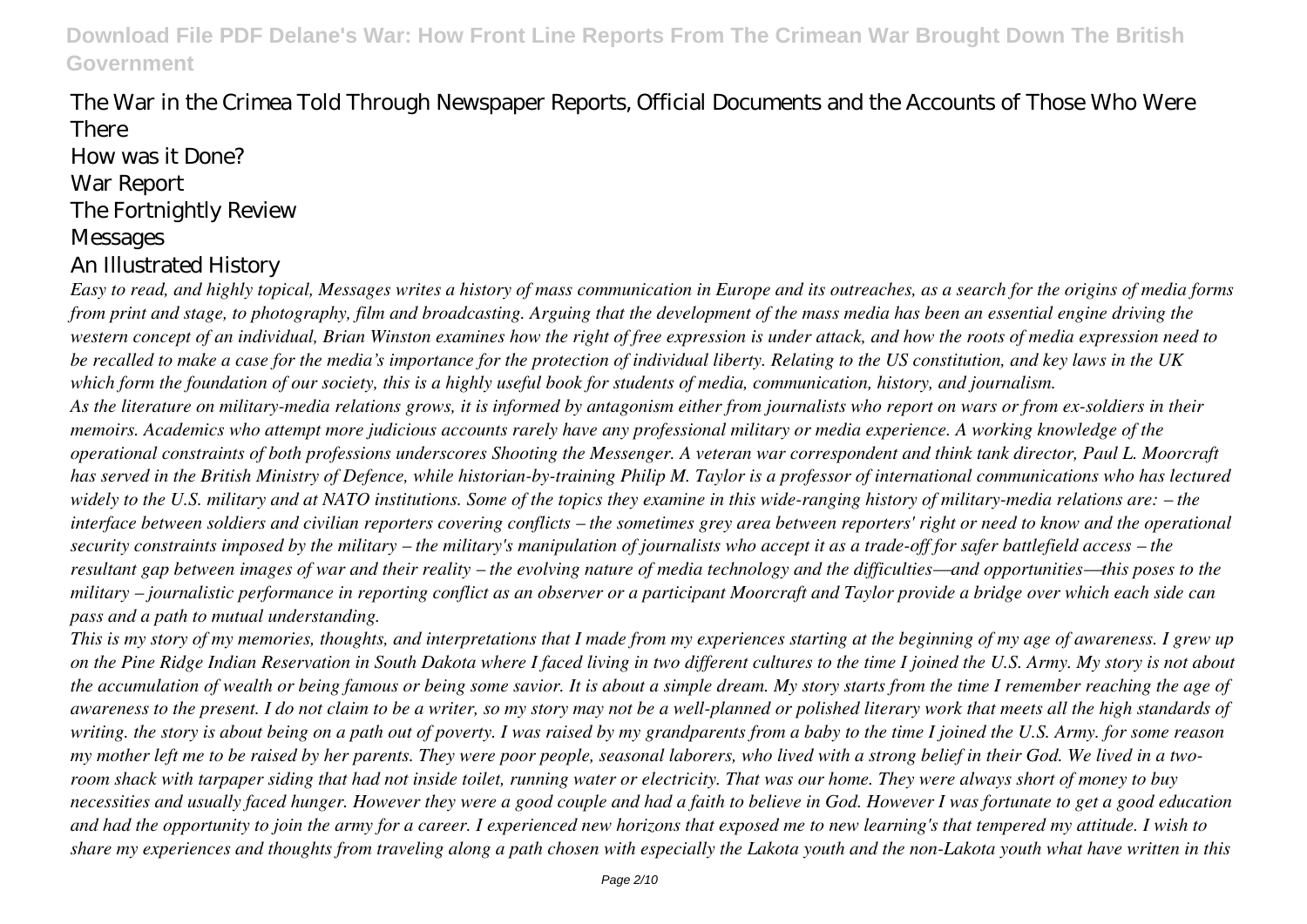#### *book. Pilamaya--Thank you*

*From 1937 through 1945, Hollywood produced over 1,000 films relating to the war. This enormous and exhaustive reference work first analyzes the war films as sociopolitical documents. Part one, entitled "The Crisis Abroad, 1937–1941," focuses on movies that reflected America's increasing uneasiness. Part two, "Waging War, 1942–1945," reveals that many movies made from 1942 through 1945 included at least some allusion to World War II. Despatches From The Crimea*

*The Rat Bastards Book 5*

*An Exhaustive Filmography of American Feature-Length Motion Pictures Relating to World War II*

*Meatgrinder Hill*

*The Concise History of Frontline War Reporting Foreign Policy, the Press and Public Opinion in Mid-Victorian Britain*

*The Secret Journals of a Victorian Lady*

#### *Proceedings of conference held 10-15 August 2003 in Bucharest, Romania.*

*The Anglo-Zulu War may be best remembered for the military blundering that led to the astonishing British defeat at Isandlwana, but as Stephen Wade shows in this book, military action throughout the war was supplemented by the actions of spies and explorers in the field, and was often heavily influenced by the decisions made by diplomats.Examining the roles of both spies and diplomats, the author looks at numerous influential figures in the conflict, including John Dunn, who fought with the British during the campaign, becoming ruler of part of Zululand after its conquest and even being presented to Queen Victoria. Diplomats include Sir Theophilus Shepstone, who was responsible for directing native affairs in Natal, and was so respected by the Zulus they called him Father.This unique and fascinating account of espionage and diplomacy in the nineteenth century demonstrates not only a side of warfare rarely considered in traditional histories of the period, but also gives examples of individuals who were able to earn the respect and trust of the native peoples, another rarely seen facet of the colonial period.*

*For 100 years, between 1850 and 1950, the cargo liner grew to dominate the world*<sup>org</sup> trade routes, *providing regular services that merchants, shippers and importers could rely on; they carried much* of the world<sup>ord</sup> higher value manufactured goods and raw materials and their services spread to most corners of the world. They were the tool of the world<sup>ore</sup> first phase of globalization. This new book, *evocatively illustrated with a magnificent collection of more than 300 photographs, begins with the establishment of routes around Europe and across the North Atlantic in the 1850s. Not until the Liverpool ship owner and engineer, Alfred Holt, developed high-pressure compound engines were coal-powered vessels able to steam further afield, to the Far East and Australia. The opening of the*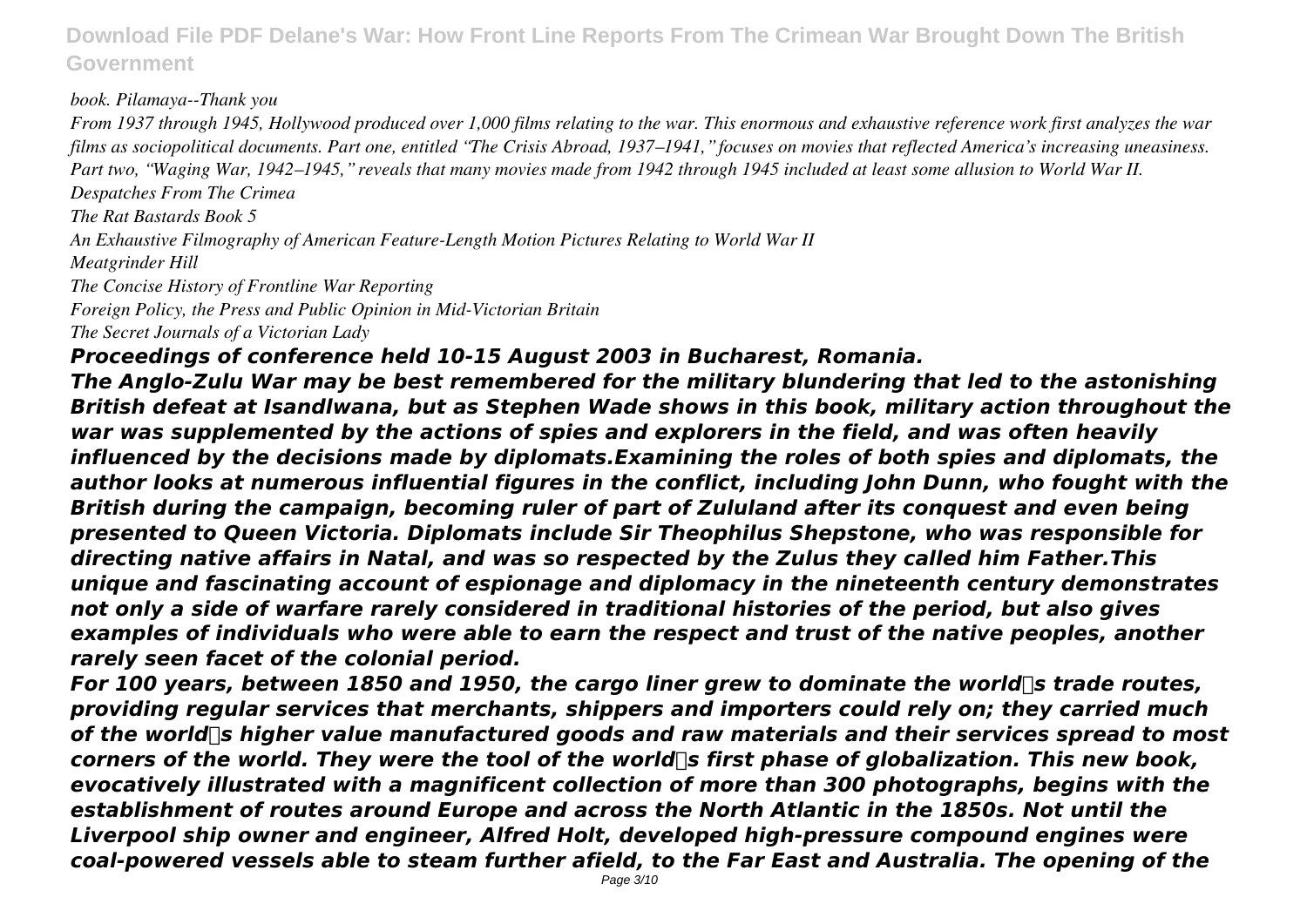*Suez Canal in 1869 cemented the dominance of the cargo liner and only with the appearance of the first container ship in the 1950s was that dominance finally overthrown. With its informative introductory texts and abundant photographs, this book will appeal to ship enthusiasts around the world and to all those who mourn the passing of the golden age of the steamship.*

*Brings together international scholarship to explore the changing relationships between war, media, and the public from multidisciplinary perspectives and over an extended historical period, spanning from World War I through the so-called 'War on Terror'.*

*Free Expression, Media and the West from Gutenberg to Google*

*A New History of War Reporting*

*Crimea in War and Transformation*

*Annual Reports of the War Department*

*A Right to Offend*

*Path Chosen*

*The Siege of Sevastopol, 1854–1855*

**"In 1854 four of the major powers in Europe, Britain, France, Turkey and Russia became embroiled in a devastating and costly war. While hostilities began in Turkey's territories on the Danube, the war soon shifted to the Crimean peninsula, which was then part of the Russian Empire. The focus of the allied war effort became the strategically important naval port of Sevastopol in the Crimea. The Crimean war dragged on for two years and, as the generals and politicians bungled and dithered, the soldiers in the trenches at Sevastopol endured terrible conditions and died in droves in senseless attacks on the Russian fortifications. The Crimean war was, in many ways, the first 'modern' war and it foreshadowed later events in the trenches of World War I. First published in 2002, this is the first book to assess all levels of Irish involvement in the Crimean war. It tells the story of the Irish men and women who traveled to the Crimea to contribute to the war effort and their experiences are described using contemporary letters and published memoirs. In 2014, the world saw conflict break out in the Ukraine as Russia tried to reassert control over the strategically important Crimea region. Sevastopol has emerged once more as a key strategic interest for Russia and much of the recent activity has focused on securing this important naval base. While the nature of international conflicts may have changed, some key strategic issues mirror nineteenth century concerns. This book addresses a previously unexamined aspect of the Crimean war of 1854-6; the Irish involvement in a costly international conflict that took place 160 years ago."--Publisher description.**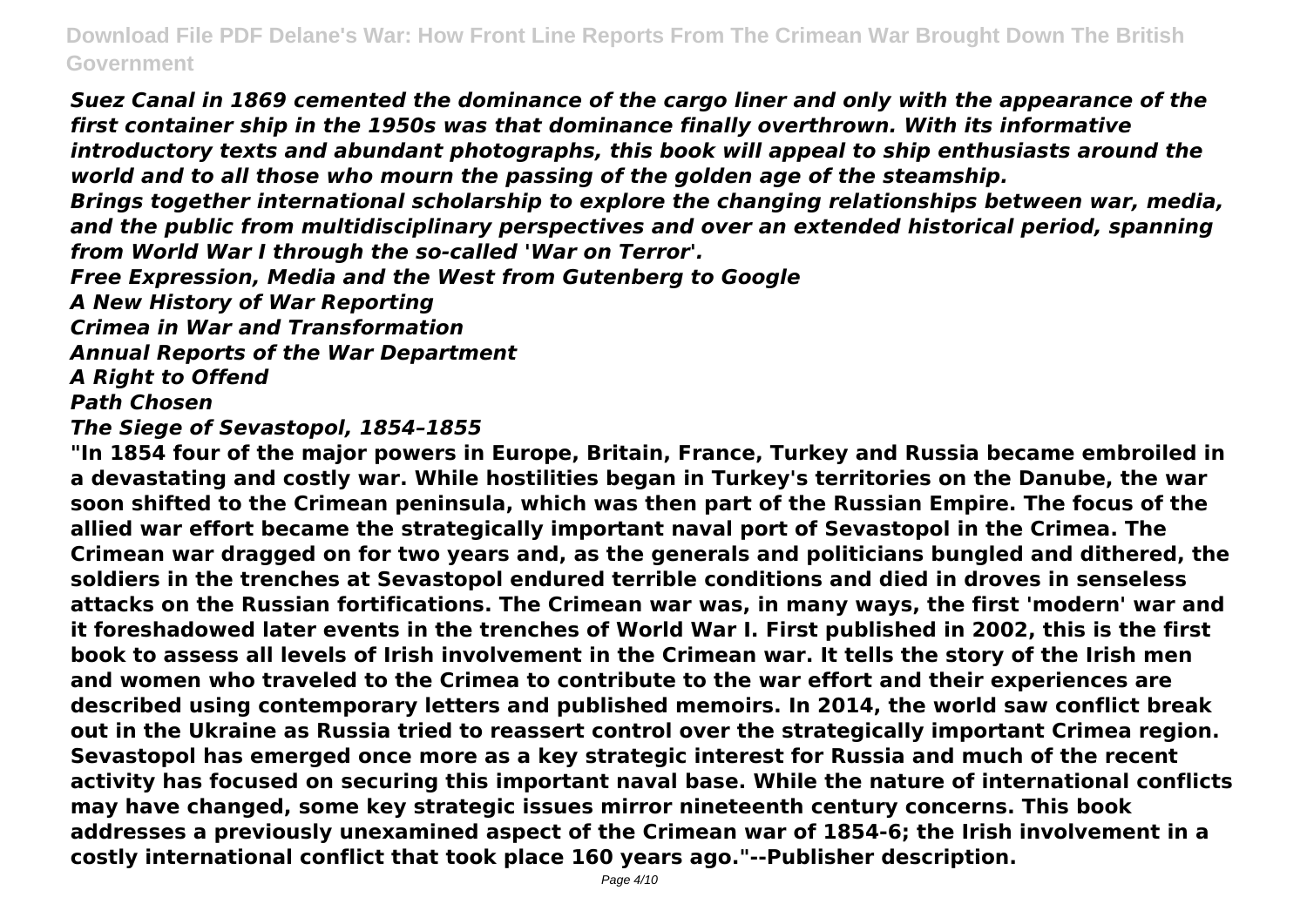**One of three volumes in honour of the teaching and scholarship of the late Michael I. Handel, this book details the universal logic of strategy and the ability of liberal-democratic governments to address this logic rationally. Treating war as an extension of politics, the diverse contributors (drawn from the United States, the United Kingdom, Australia and Israel) explore the difficulties in matching strategy to policy, especially in free societies.**

**'Fake news.' 'Dishonest press.' 'Racist.' 'Mentally unstable.' THE insults President Donald Trump and the American news media hurl at each other are nothing new. In Tudor England, printed papers branded the monarch a 'horrible monster' and were in turn accused of publishing 'false fables'. Ever since the invention of the printing press, those in power have seen mass communication as a dangerous threat that usurps their ability to tell people what to think and is capable of stirring up discontent – or even rebellion. In Fayke Newes, historian and international journalist Derek Taylor tracks this long and bloody fight between the press and those in power, through the lives of the men and women who got caught up in the battle. On a journey through the centuries, we criss-cross the Atlantic between Britain and America and discover that neither governments nor journalists have always told the truth.**

**150 years ago a British Government sent an ill-prepared, poorly equipped army to war in a foreign land. What's changed?**

**Cargo Liners**

**A History of Free Speech**

**Delane of the Times**

**How Front-line Reports from the Crimean War Brought Down the British Government**

#### **Delane's War**

#### **Selling War**

## **A Dictionary of British History, 1815-1973**

*A Right to Offend explores the most important cases of conflict over the last two decades, including the fatwa against Salman Rushdie and the incident of the Danish cartoons. It provides unique insight into the increasingly threatened atmosphere in which freedom of speech operates and how it continues to inform journalism and the media.*

*England in the Age of Palmerston had two players of colossal influence on the world stage: Lord Palmerston himself - the dominant figure in foreign affairs in the mid-nineteenth century - and The Times - the first global newspaper, read avidly by statesmen around the world. Palmerston was also one of the first real media-manipulating politicians of the modern age, forging close links with a number of publications to create the so-called 'Palmerston press'. His relationship with The Times was more turbulent, a prolonged and bitter rivalry preceding* eventual rapprochement during the Crimean War. In this book, Laurence Fenton explores the highly charged rivalry between these two titans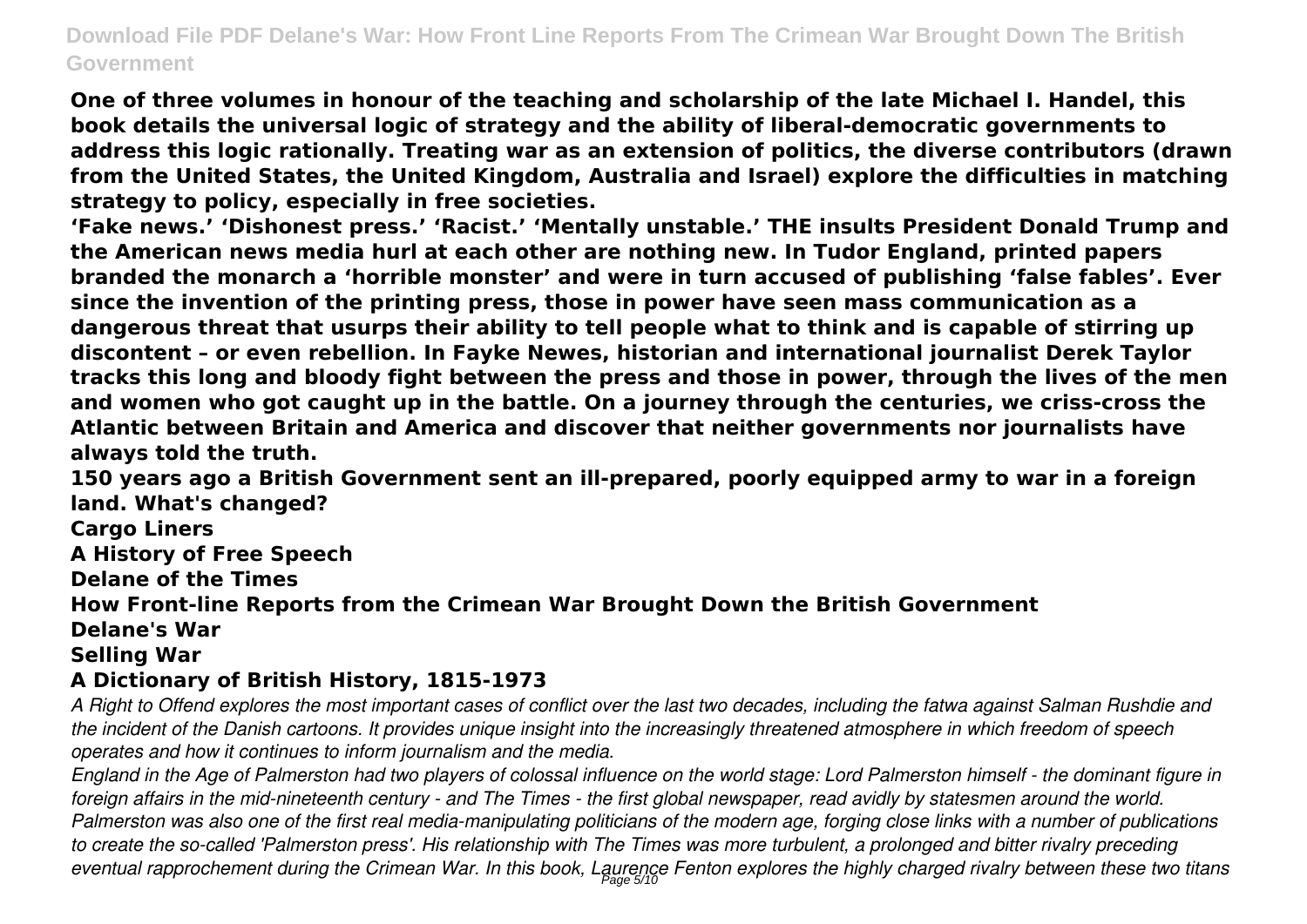*of the mid-Victorian era, revealing the personal and political differences at the heart of an antagonism that stretched over the course of three decades. Fenton focuses on the years from 1830 to 1865, when Palmerston was British Foreign Secretary and Prime Minister for a combined total of almost twenty-five years, and when The Times, under the editorship of first Thomas Barnes and then John Delane, reached the zenith of its success. It was a period during which public interest in foreign affairs grew immeasurably, encompassing the tumultuous 'Year of Revolutions', the famous 'Don Pacifico' debate and the Crimean War. Palmerston and The Times adds significantly to the understanding of the life and career of Lord Palmerston, in particular the relationship he enjoyed with the press and public opinion that was so vital to his incredibly long and multifaceted political career. It also brings to light the remarkable men behind the success of The Times, paying fair tribute to their abilities while at the same time warning against the long-standing view of The Times as a paragon of newspaper independence in this era. It will be essential reading for researchers of Victorian history and for anyone interested in the tumultuous relationship between politics and the press.*

*Mark Lloyd treats this much neglected aspect of warfare thematically rather than chronologically, examining in turn the various methods by which deception has been practised through the ages. He draws on a wide range of examples to show the elaborate techniques which have been employed in the struggle to outwit the enemy. Particularly fascinating is his analysis of the fatal error of self-deception. William Russell's despatches to The Times revolutionised war reporting, and hence the public's perception of war. Each piece was written with a bludgeoning honesty, a refusal to compromise and with the meticulous detail of someone who cared deeply for what they were doing. From the first sailing of the expedition, to the final surrender of Sebastopol, Russell witnessed the battles of the Alma, Inkerman, Balaklava and the Tchernaya. He saw the tragic charge of the Light Brigade and the carnage at the Malakoff and the Redan. His descriptions are graphic, and still come across as extraordinarily modern. The despatches allowed the public to read about the reality of warfare, diminishing the distance between the home front and remote battlefields. Within the space of just a few months, Russell became a national figure in Britain. Shocked and outraged, the public's backlash from his reports led the Government to vastly improve soldiers' living standards and inspired Florence Nightingale to lead 38 volunteer nurses to Balaklava to improve sanitation for the wounded soldiers.*

#### *Shooting the Messenger*

*Strategic Logic and Political Rationality*

*Royal Navy crisis in the age of Palmerston*

*William Howard Russell of the Times ...*

*The Political Impact of War Reporting*

*New Statesman*

*Hollywood War Films, 1937Ð1945*

*The role of war correspondents is crucial to democracy and the publics discovery of the truth. Without them, the temptation to manipulate events with propaganda would be irresistible to politicians of all hues. It starts by examining how journalists have plied their trade over the years most particularly from the Crimean War onwards. Their impact on the conduct of war has been profound and the author, an experienced journalist, explains in his frank and readable manner how this influence has shaped the actions of politicians and military commanders. By the* Page 6/10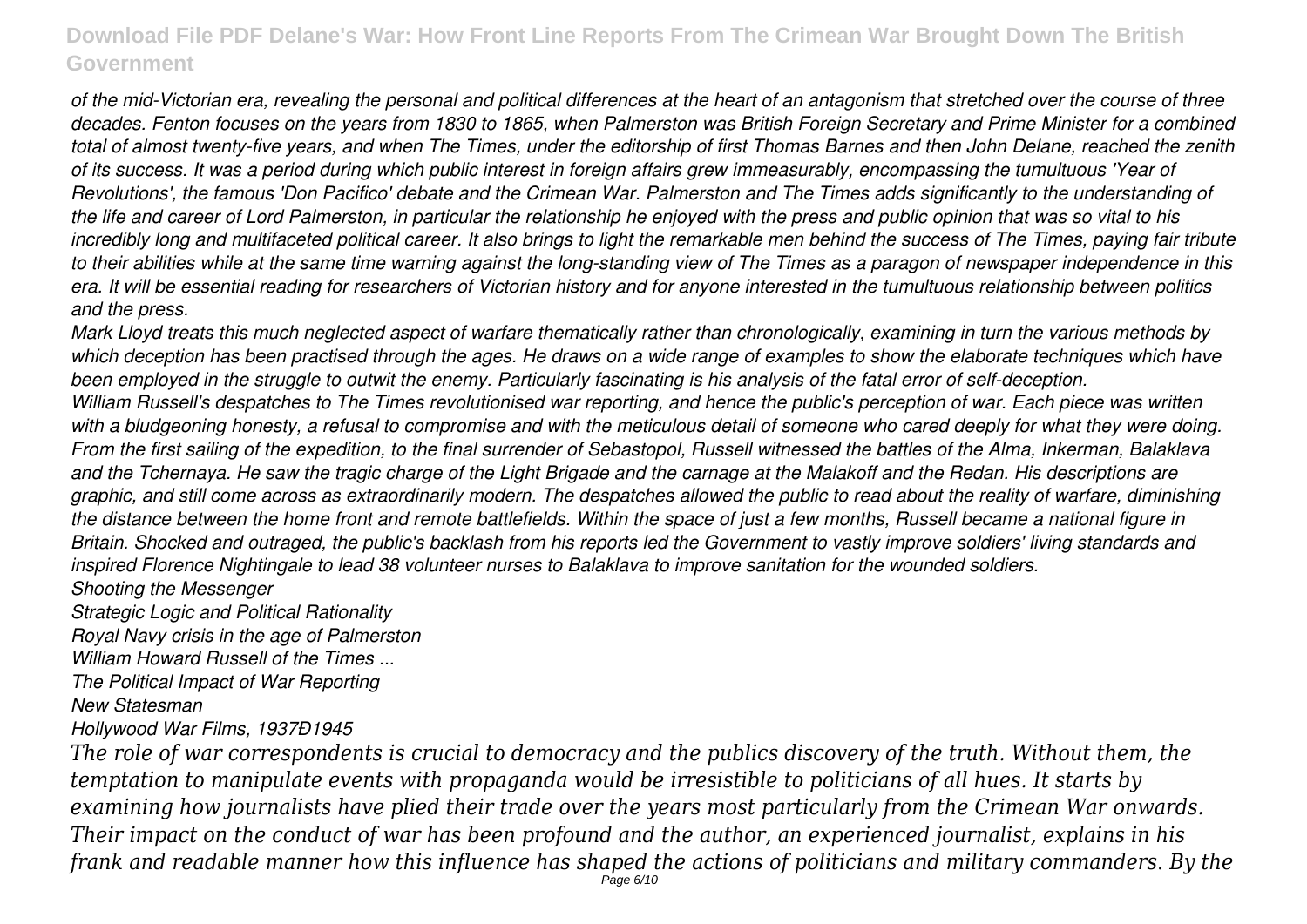*same token the media is a potentially valuable tool to those in authority and this two-way relationship is examined. Technical developments and 24 hour news have inevitably changed the nature of war reporting and their political masters ignore this at their peril and the author examines the key milestones on this road. Using his own and others experiences in recent conflicts, be they Korea, Falklands, Balkans, Iraq or Afghanistan, the author opens the readers eyes to an aspect of warfare that is all too often overlooked but can be crucial to the outcome. The publics attitude to the day-to-day conduct of war is becoming ever more significant and this fascinating book examines why. Lavishly illustrated reference work that brings the past to life as it charts the progress of civilisation. Quarto. Death is what life is all about!It's hot in the jungle. And with the Rat Bastards, what's hot becomes sheer hell. Prison can slow them down. Women can make them happy. But it's killing that keeps them going. In the jungle, every shadow, every noise can mean friend or foe. They shoot first and ask questions never. For them, the war is always just beginning...The Rat Bastards.*

*In 1847, seventeen-year-old Miss Ellen Palmer had the world at her feet. A debutante at the start of her first London season, Ellen was beautiful, rich and accomplished and about to experience the world of dances, opera visits and dinner parties which were a rite-of-passage for young women of her class. To record the glittering whirl of activity, Ellen started writing a diary, a unique daily account which was discovered over a century later by her descendants. For Ellen, the path to true love did not run smooth - after a scandalous encounter with a duplicitous Swedish count, her marriage prospects were dealt a heavy blow. But Ellen was a woman ahead of her time. Undeterred by her increasing social isolation, she set off on a treacherous trip across Europe in pursuit of her beloved brother Roger, an officer in the Crimean War. In doing so she became one of the first women to visit the battlefield at Balaclava. Ellen's diaries provide a first-hand account of the realities of debutante life in Victorian London whilst also telling the story of an inspirational young woman, her quest for love and her spectacular journey from the ballroom to the battlefield.*

*Free Expression in the Twenty-first Century The History of the Times: The tradition established 1841-1884 The Art of Military Deception The First Freedom Acta Guerre, armée et médias de Gutenberg à nos jours The Literary Review*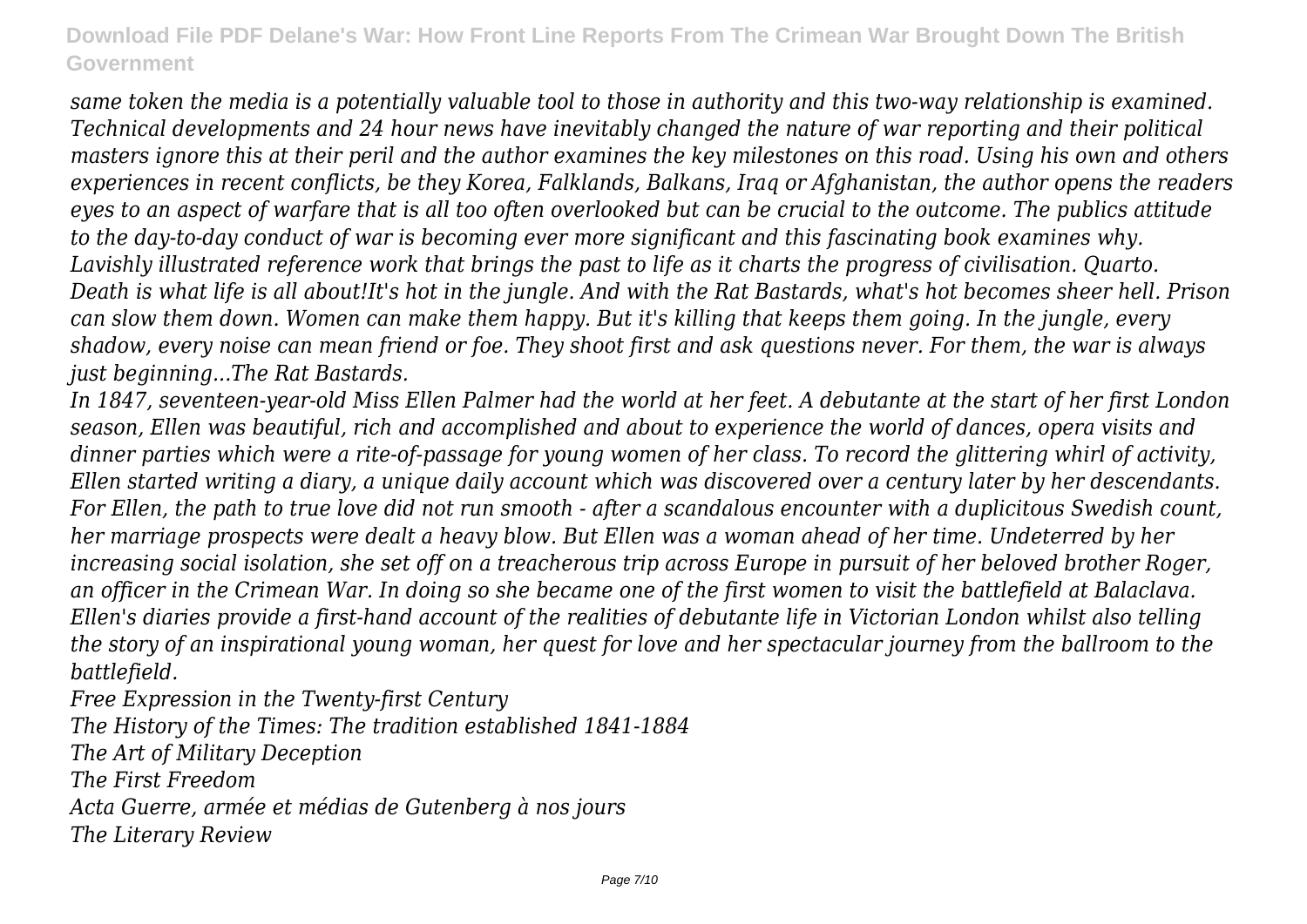**The most notorious, and most contentious, cavalry charge in history still remains an enigma. Though numerous books have been written about the charge, all claiming to reveal the truth or to understand the reason why; exactly what happened at Balaklava on 25 October 1854 continues to be fiercely debated. Voices from the Past, The Charge of the Light Brigade relives that fateful day not through the opinions of such historians but from the words of those that were there. This is the story of the charge told by the soldiers of both sides, in the most detailed description of the Battle of Balaklava yet written. Gallop with the light dragoons and lancers into the mouths of the Russian cannon as the shells and cannonballs decimate their ranks. Read of the desperate efforts to return down the Valley of Death as the enemy pressed around the remnants of the Light Brigade, and of the nine Victoria Crosses won that day.Possibly more significant are the accusations and counterarguments that followed the loss of the Light Brigade. Just who was responsible for that terrible blunder? The leading figures all defended their own positions, leading to presentations in Parliament and legal action. Yet one of those senior figures made an astonishing admission immediately after the battle, only to change his story when the charge became headline news. Just who was it that made the fatal error that cost the British Army its Light Brigade? This book takes a fresh look at the history of war reporting to understand how new technology, new ways of waging war and new media conditions are changing the role and work of today's war correspondent. Focussing on the mechanics of war reporting and the logistical and institutional pressures on correspondents, the book further examines the role of war propaganda, accreditation and news management in shaping the evolution of the specialism. Previously neglected conflicts and correspondents are reclaimed and wars considered as key moments in the history of war reporting such as the Crimean War (1854-56) and the Great War (1914-18) are re-evaluated. The use of objectivity as the yardstick by which to assess the performance of war correspondents is questioned. The emphasis is instead placed on war as a messy business which confronts reporters and photographers with conditions that challenge the norms of professional practice. References to the 'demise of the war correspondent' have accompanied the growth of the specialism since the days of William Howard Russell, the so-called father of war reporting. This highlights the fragile nature of this sub-genre of journalism and emphasises that continuity as much as change characterises the work of the war correspondent. A thematically organised, historically rich introduction, this book is ideal for students of journalism, media and communication.**

**This book tackles the subject of free speech and the people who kept free speech alive through periods of progress, cataclysmic defeats and centuries of stagnation.**

**Delane's WarHow Front-line Reports from the Crimean War Brought Down the British GovernmentDialogue Fayke Newes**

**The Unbreakable Bond Between a Marine and His Military Working Dog**

**History's Most Famous Cavalry Charge Told Through Eye Witness Accounts, Newspaper Reports, Memoirs and Diaries Ireland and the Crimean War**

**Palmerston and the Times**

**Sergeant Rex**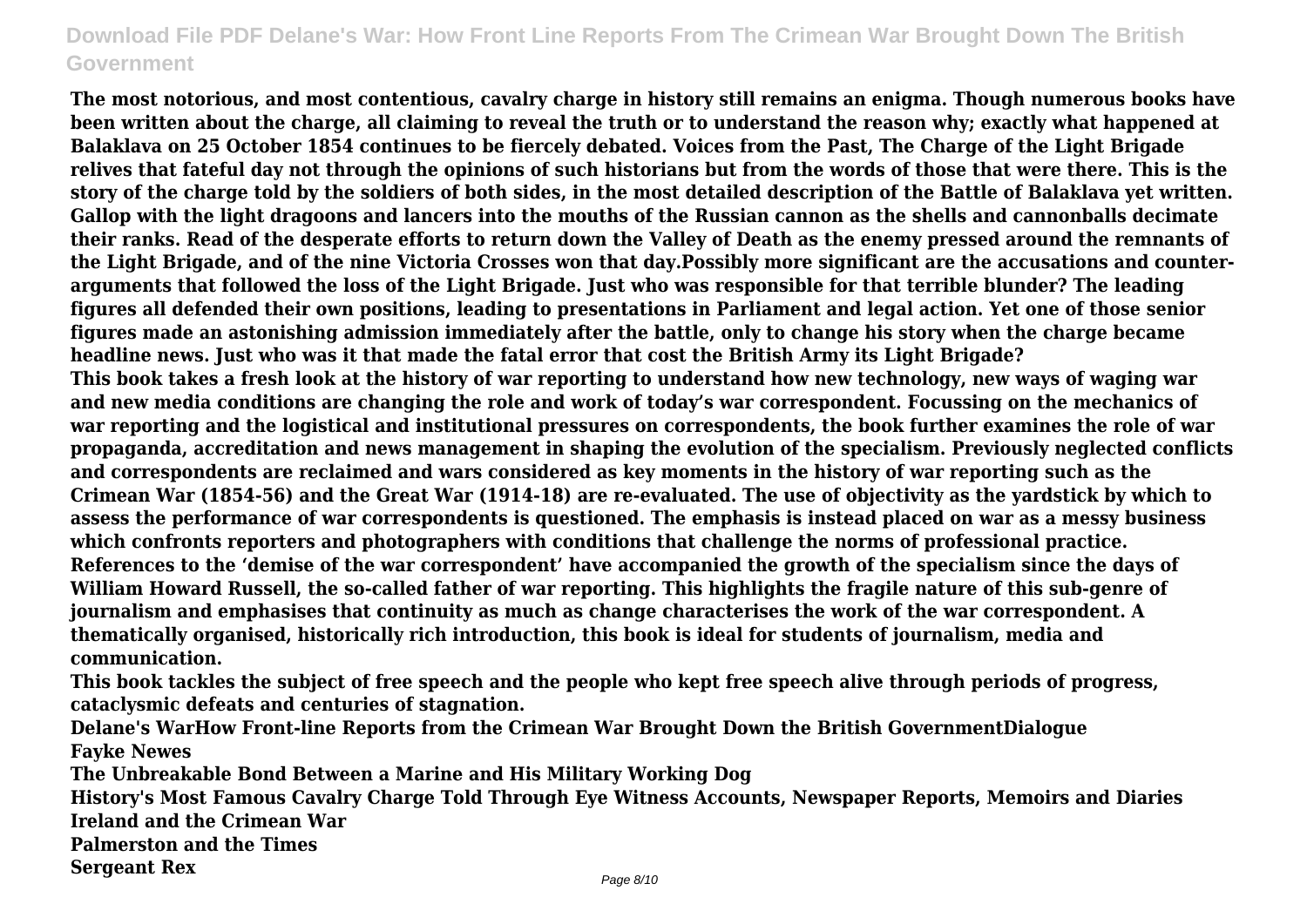#### **The First War Correspondent**

**The Crimean War, the most destructive and deadly war of the nineteenth century, has been the subject of countless books, yet historian Anthony Dawson has amassed an astonishing collection of previously unknown and unpublished material, including numerous letters and private journals. Many untapped French sources reveal aspects of the fighting in the Crimea that have never been portrayed before.The accounts demonstrate the suffering of the troops during the savage winter and the ravages of cholera and dysentery that resulted in the deaths of more than 16,000 British troops and 75,000 French. Whilst there is graphic firsthand testimony from those that fought up the slopes of the Alma, in the valley of death at Balaklava, and the fog of Inkerman, the book focusses upon the siege; the great artillery bombardments, the storming of the Redan and the Mamelon, and the largest man-made hole in history up to that time when the Russians blew up the defences they could not hold, with their own men inside.The Siege of Sevastopol also highlights, for the first time, the fourth major engagement in the Crimea, the Battle of the Tchernaya in August 1855, the Russians last great attempt to break the siege. This predominantly French-fought battle has never before examined in such in English language books.**

**The Crimean War, or the Eastern War, as the Russians called it, razed the countryside and cities of Crimea, leaving a devastated nation in its wake. The most costly war fought on Russian soil, losses exceeded even those of the Napoleonic War nearly half a century before. Sustained bycivilians, the conflict collapsed only when the violence had finally exhausted Crimean land and labor. Crimea in War and Transformation is the first exploration of the civilian experience during the Crimean War to appear in English.With limited options, the people of Crimea shaped their own destinies during the war. Whereas some chose to donate or to sell their agricultural produce to Russian and Allied armies, others resisted requisition. Many families welcomed soldiers into their homes, and in Sevastopol, locals helped buildcritical batteries, parapets and other defenses. Local Russian and Greek nationalists turned to religious patriotism and enlisted in community militias to fight a holy war for tsar and country. Some Crimean Tartars actively collaborated with the enemy, while others remained steadfastly loyal to thetsar. At the apex of violence, hungry soldiers and desperate officials scapegoated Crimea's native Muslim population, leading to a deadly population transfer. Unable to eke out survival in a hostile and war torn land, nearly 200,000 Crimean Tartars were driven from their homeland to the OttomanEmpire. Those inhabitants who remained--Tartars, Russians, Greeks, Bulgarians, German colonists, Jews, and others--participated in the largest war recovery program yet sponsored by the Russian government.Drawing from a wide body of published and unpublished material, including untapped archives, testimonies, and secret police files from Russia, Ukraine and Crimea, Mara Kozelsky details in readable and vivid prose the toll of war on the Crimean people from mobilization through recovery.**

**Whenever man has gone to war in modern times there has been no shortage of men and women to write about his exploits. They were known as war correspondents, a type of journalists whom General Wolseley called 'the newly invented curse to armies'. This study of the war correspondent's view of war traces the story from Russell's pioneering work for The Times in the Crimea to the assorted press, radio and television journalists who accompanied the British task force to** Page 9/10